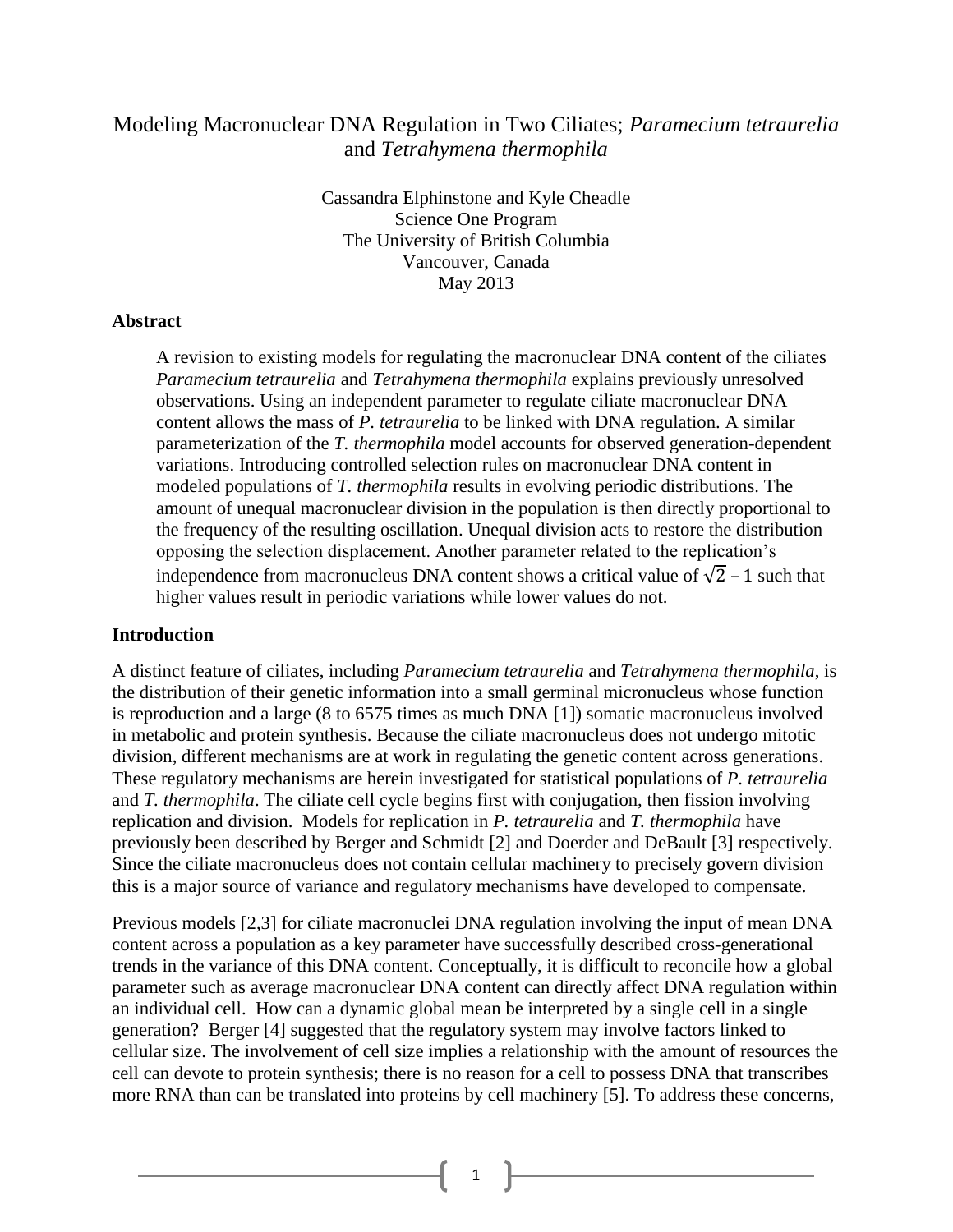our model introduces simple changes to the two models for *P. tetraurelia* and *T. thermophila* to eliminate the global generation-dependent parameters that have previously been employed.

#### **Effective Mean Model for DNA regulation**

We modified the additive (model 1) and multiplicative (model 2) regulatory models of [2] in order to remove the nonlocal aspects of these models. Appendix A outlines the computer code used. Essentially, replication for *P. tetraurelia* (model 1) involves the addition of a constant DNA amount to arrive at the i<sup>th</sup> cell's postreplication (prefission) value  $(x'_i)$ . In what follows, an *x* without subscripts represents the current generation's DNA content and an *x<sup>i</sup>* represents the DNA content for generation *i*. While a population average was added at every generation in the original model 1, we instead added a weighted mean between an independent, external to the macronucleus, parameter (*A*) and the prereplication DNA content of the individual cell itself (*xi*). The postreplication (prefission) DNA content of each cell is given by:

$$
x' = x + \mu_1
$$
 where  $\mu_1 = \frac{(A+f \cdot x)}{1+f}$ . (1)

*f* is a weighting factor biasing the effective average,  $\mu_1$ , towards *A* ( $f = 0$ ) or towards *x* for  $f \rightarrow \infty$ . *A* is normally chosen to be the same as the initial mean of the population,  $\hat{x}$ . For most cases, *A* and  $\hat{x}$  are normalized to a value of 100.

In *T. thermophila* (model 2), the model is multiplicative and involves a postreplication increase of 1, 2 or 4 times the prereplication DNA content  $(x_i)$  dependent on thresholds consistent with known characteristics of *T. thermophila* [6], [7]. We modified the thresholds for replication which were previously based on a global population averages to again involve two components, an independent parameter, *A*, and the cell's individual prereplication content, *x<sup>i</sup>* . The postreplication DNA content,  $x'$ , the takes the form:

$$
x' = x \cdot (b+1) \begin{cases} x < t_l & \text{if } b = 3\\ t_l < x < t_u \\ x > t_u \end{cases} \quad t_l = \mu_2 \sqrt{2} \quad t_u = \frac{\mu_2}{\sqrt{2}} \quad \text{where} \quad \mu_2 = \frac{(h \cdot A + x)}{1 + h} \tag{2}
$$

 $t_l$  and  $t_u$  are the lower and upper thresholds respectively and  $\mu_2$  is the effective mean between A and x. This effective mean varies between *A* (for  $h \rightarrow \infty$ ) and *x* (for  $h=0$ ). These effective mean values replace the average values used in previous models. Appendix B gives an explanation for why the threshold constant  $\sqrt{2}$  minimizes the variance of the DNA content. The initial parameters for the model are the cell population *N*, the population's mean DNA content  $\hat{x}$  and its s.d. σ (We shall denote a general standard deviation as s.d. in what follows). Appendix C outlines a possible physical interpretation for the parameter *f* and how, under circumstances associated with *T. thermophila,* the first additive replication model can give rise to the second threshold multiplicative replication model.

| Table 1.P. tetraurelia: $\hat{d}$ , $\theta$ ( $\hat{d}$ from [2]) |                |              |
|--------------------------------------------------------------------|----------------|--------------|
| genotype                                                           | $\ddot{d}$ (%) | $\theta$ (%) |
| Wild type                                                          |                | 31           |
| Am/mm                                                              | 8.2            | 51           |
| tam A/tam A                                                        |                | 19 S         |

**Macronuclei unequal division algorithm:** 

Division algorithms were implemented such that macronucleus division could be either dependent or independent of macronuclei size. Division of the postreplication macronuclei  $(x'$  given by Eq. 1 and 2 above) results in the large and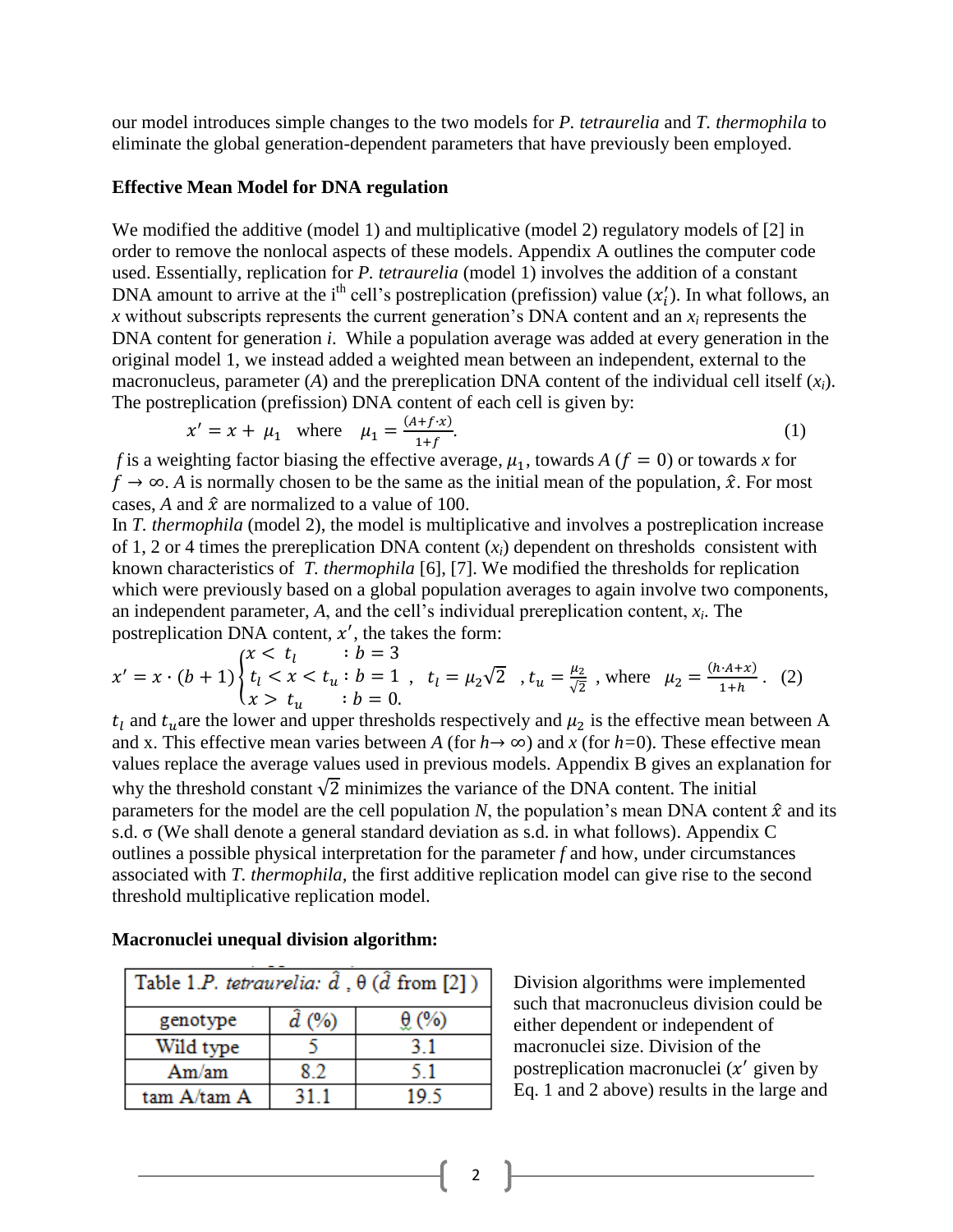small post-division daughter cells,  $L_i$  and  $S_i$ .

$$
L_i = \frac{x'_i}{2} + \gamma \frac{di}{2} \quad , \quad S_i = \frac{x'_i}{2} - \gamma \frac{di}{2} \quad , \text{where} \quad \gamma = \frac{(h_d \cdot A + x'_i)}{1 + h_d} \,. \tag{3}
$$

 $d_i$  represents the fractional (relative to  $\gamma$ ) difference between sisters and  $h_d$  is a weighting factor biasing the effective average towards  $x'_i$  ( $h_d = 0$ ) or towards *A* ( $h_d = \infty$ ). *A* is usually set to be the same as the initial normalized population mean  $\hat{x} = 100$ .

If  $d_i$  is normally distributed having a mean of 0 and s.d. of  $\theta$ , then  $\theta$  is related to the average fractional difference ( $\hat{d}$ ) between sisters by  $\hat{d} \cdot \left| \frac{\pi}{2} \right|$  $\frac{\pi}{2}$  (See Appendix D for further information).

Observations of the mean inequality of macronuclear division expressed as a percentage of prefission DNA by Berger and Schmidt [2]  $(\hat{d})$  can then be used to derive  $\theta$  as input to our model (see Table 1 and Appendix D). For any  $h_d$  from 0 to  $\infty$ , the resulting probability distributions of  $d_i$  versus  $x'_i$  are difficult to distinguish from each other for low populations and/or low  $\sigma$  (see Appendix D).

#### **Model 1 Results and Discussion**

The ratio of the coefficient of variation ( $cv = 100 \times standard$  deviation/mean) between the postreplication macronuclear DNA content and the prereplication content in a population provides important information about the ciliate regulatory mechanisms [2]. The coefficient of variation between the postreplication and prereplication DNA content for model 1, when  $A = \hat{x}$ , can be analytically calculated to be:

 $\overline{c}$  $\frac{cv_{post}}{cv_{nre}} = \frac{1}{2}$  $\frac{1}{2}s$  where  $s = \frac{2}{1}$  $\frac{f_2 f + 1}{1 + f}$  (see Appendix C and E for more information). (4)

This generalizes from equivalent ratios  $(\frac{1}{2}$  and 1) found by Berger and Schmidt [2] for our model's limiting cases of  $f = 0$  and  $f = \infty$ . Berger and Schmidt [2] also show that postreplication to prereplication coefficients of variation for *P. tetraurelia are* lowered by a ½ or more so that allowable values for *f* must be around 0. As the postreplication (G2) macronucleus divides into G1 sisters, there is an increased variance introduced by the unequal division of the macronucleus and the ratio of  $\frac{\partial G_2}{\partial G_1}$  will evolve towards the equilibrium values. For  $f = 0$  the ratio for a steady equilibrium is 1 and for  $f \to \infty$  it is 2 similar to the results expected for model 1 and 2 in [2].



**Figure 1. a. (top)** Normal distribution of A values (no particular cell line has different A). Generations are 0 (left),1  $(middle), 30 (right) Model: f=0,$  $h_d=0$ , mean A= 100 with fractional s.d.=0.05, initial  $\hat{x} = 100$ ,  $\sigma$  $=10.1, \theta =0.031, N= 2000.$ **b.(bottom)** Changing A with cell line i (from 100 to 400), fractional s.d.  $=0.05$ .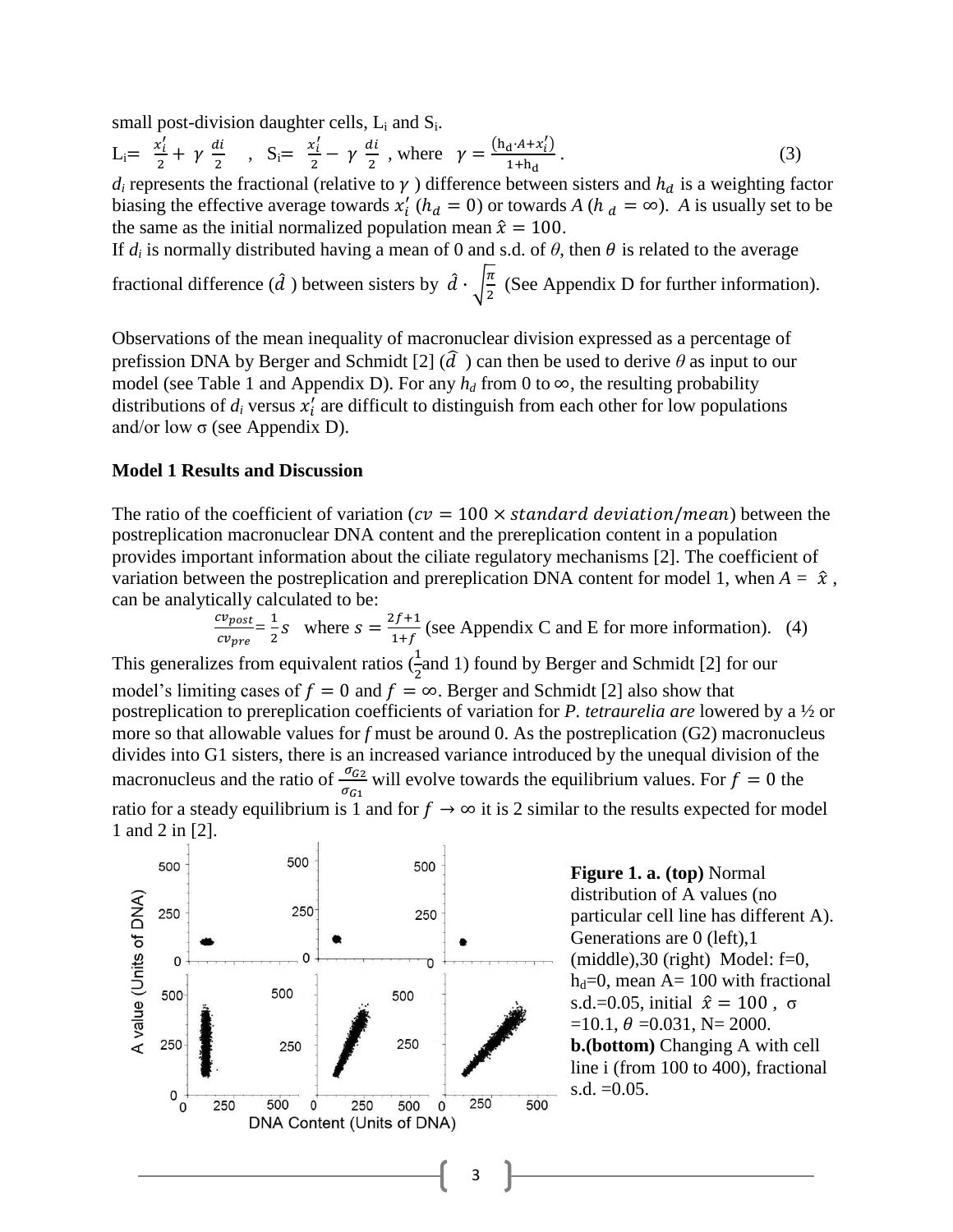We investigated how the independent parameter could be used to regulate DNA content. A normal distribution of  $\tilde{A}$  values (Mean of 100 and fractional s.d. of 0.22) was introduced throughout the population and the relationship between  $A$  and the DNA content for three generations 0, 3 and 34 is shown in Figure 1a. It is clear that no relationship is present. If instead we allow each cell line in our population to be associated with a different mean value of  $A$  (see Figure 1b) with the same fractional s.d. as before, then what initially (for generation 0) was a random relationship between A and the cell's DNA content changes into a strongly dependent one by generation 34. A was varied by a factor of 4 (from a normalized value of 100) to cover the range observed in *P. tetraurelia* cell mass [4]. The independent parameter A may now be understood as a parameter external to the DNA content of the macronuclei that nevertheless strongly regulates the DNA content generational evolution.

These general results showing a well-defined relationship between  $A$  and the DNA content are independent of our particular model parameter choices (excepting case ( $f = \infty$ ) although the details of the relationship and generational development will vary. Our choice for A allowed us to reproduce the relationship found by Berger [4] between mean cellular mass and mean macronuclear content for separate cultures of *P. tetraurelia.* These results indicate that logically a link between cellular mass/size and the independent parameter  $A$  in the model could be made. The regulatory system of *P. tetraurelia* is capable of expandable regulation; it has the mechanisms necessary to regulate across greater disparities than normally found [4] and it may be that this regulatory mechanism developed in response to a need to regulate content that varied as a result of cellular size or mass. Berger [5] selected a population of *P. tetraurelia* with a mutation (tam/tam in Table 1) with extremely uneven macronuclear division and it was found that those cells with minimal gene dosages were limited in their rate of protein synthesis by the amount of macronuclear DNA present, while protein synthesis in cells receiving the greatest amount of DNA was limited above by overall cell mass. Thus, the lower limit is determined by the macronucleus and its capacity to transcribe RNA, while the upper limit is determined by the size of the cell and its associated amount of assembly available for synthesizing protein. Parameter A, initially established as a control for the population's "desired" average, could potentially be thought of as a ratio representing a maximized relationship between DNA and cell mass. Future studies using this new model may help clarify the mass/DNA content relationship.

#### **Model 2 Results and Discussion**

Although the original model [3] for *T. thermophila* yields observational values for the coefficient of variation and ratios for the  $\frac{\partial G_2}{\partial G_1}$  ratio, problems arise in the model when unequal macronuclear division is introduced. As explained in Appendix B, the model works to confine the DNA content distribution to within upper and lower threshold values. With macronuclear division, the resulting distribution "leaks" out beyond the thresholds and since the thresholds are not symmetric about the mean, the average DNA content continuously increases with generation number. The parameter  $\vec{A}$  in this model acts as an independent threshold mechanism that prevents a runaway mean DNA content. Doerder and DeBault [3] have shown in their Table 6,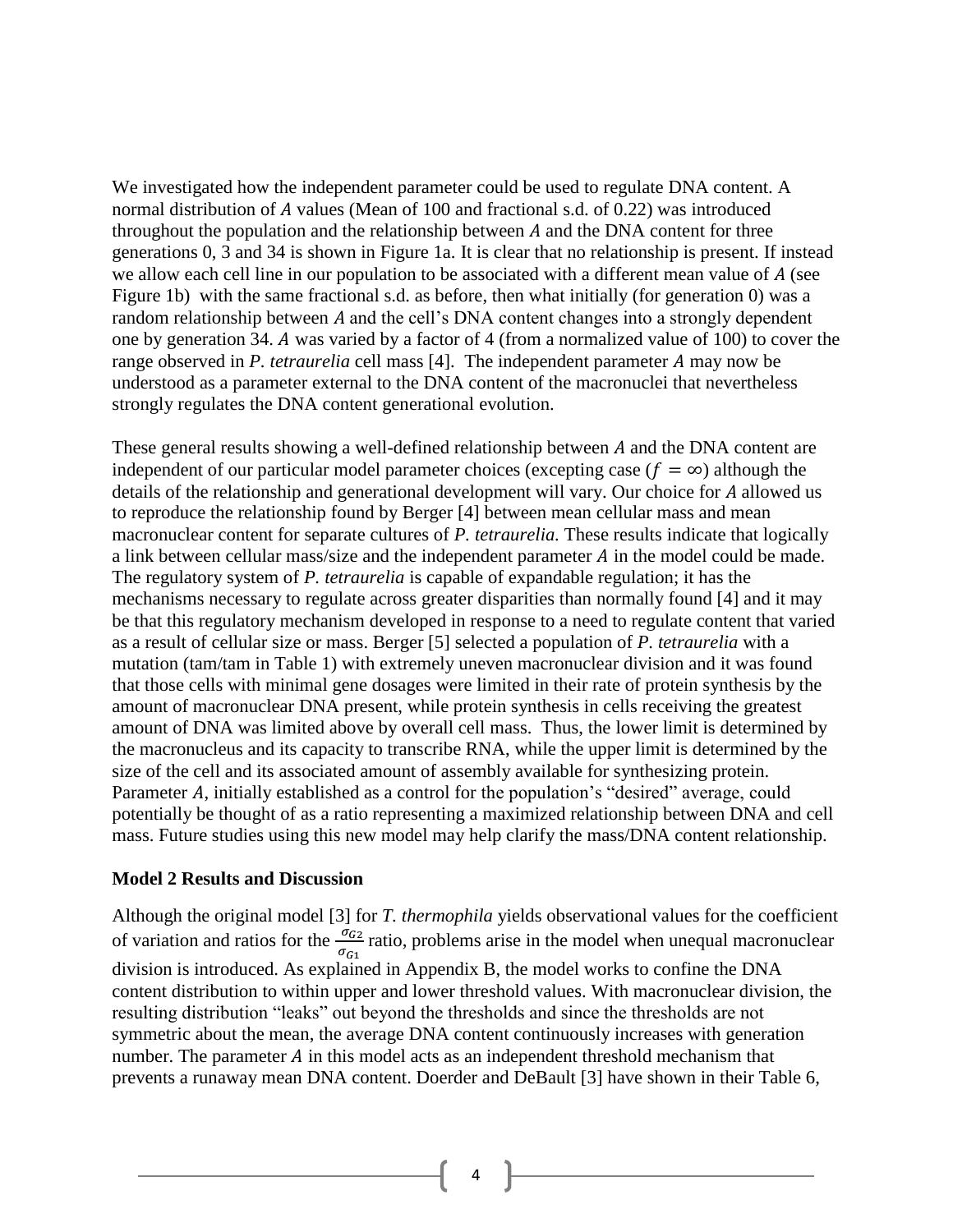ratios of  $\left(\frac{\sigma}{\sigma}\right)$  $\frac{\sigma_{G2}}{\sigma_{G1}}$  indicating that  $\frac{\sigma_{G2}}{\sigma_{G1}}$  typically lies between 1.88 and 2. An  $h_d$  parameter of 0 (emphasizing  $x_i$ ) tends to give either a low ratio (1.66 at times) or an increasing coefficient of variation. This appears to be due to the production of a high DNA content tail to the probability distribution due to the unequal division biasing towards higher DNA content. A large *h<sup>d</sup>* value gives reasonable values for both the mean values and the ratio  $\frac{\partial G_2}{\partial G_1}$  (e.g from a start mean of 100,

 $\sigma = 0.13$ , with  $h_d$  and h large, equilibrium exists with a mean of 102, ratio of 1.9 and G2 coefficient of variation of 18). These results give some initial support to the idea that the unequal division of *T. thermophila* may involve a mechanism independent of gene dosage.

**Figure 2.** (mean DNA content vs. Generation): DNA content transition to  $A$ , varying with parameter *h*: for model 2;  $A = 55$ ,  $h_d = 0$  (division factor),  $\theta = 0.13$ ,  $N = 2000$ . Initial  $\hat{x}$  and  $\sigma$  = 100, 24 respectively.

Using the independent variable A in the thresholds also allows temporal changes to the ciliate's DNA content with the potential ability to regulate the time constant involved in invoking changes to the mean content. In



fissions since conjugation) and "old cells" (more fissions since conjugation) that have a different number of subunits associated with them. Older cells tend to have a baseline number of G1 subunits of around 45 while younger cells can have up to  $164$  G2 subunits ( $\sim$  64 G1 equivalent units). One strain maintains high content (130 G2 or 65 G1 subunits) for more than 50 generations while others more quickly (within 50 generations) revert back to a base level of about 90 G2  $/45$  G1 subunits) [3]. By choosing A to correspond to an "expected" DNA value (e.g. 45C in the case of *T. thermophila*) and beginning with a higher initial value  $(\hat{x})$  for the mean DNA content of the population (for example 82), the model will evolve such that the mean population heads toward  $A$ . In Figure 2, the initial value is normalized to 100 and changing the parameter *h* in the effective mean  $\mu_2$  regulates how many generations it takes for the mean to shift to the base level.

Regulation occurs rapidly as  $h \to \infty$  but can take much more than 50 generations if *h* falls below about 0.6. These results show that temporal regulation of *T. thermophila* DNA content may in part be controlled by a factor independent of the DNA content (*A* in this case) and that as that dependence increases so does the DNA's regulatory response time.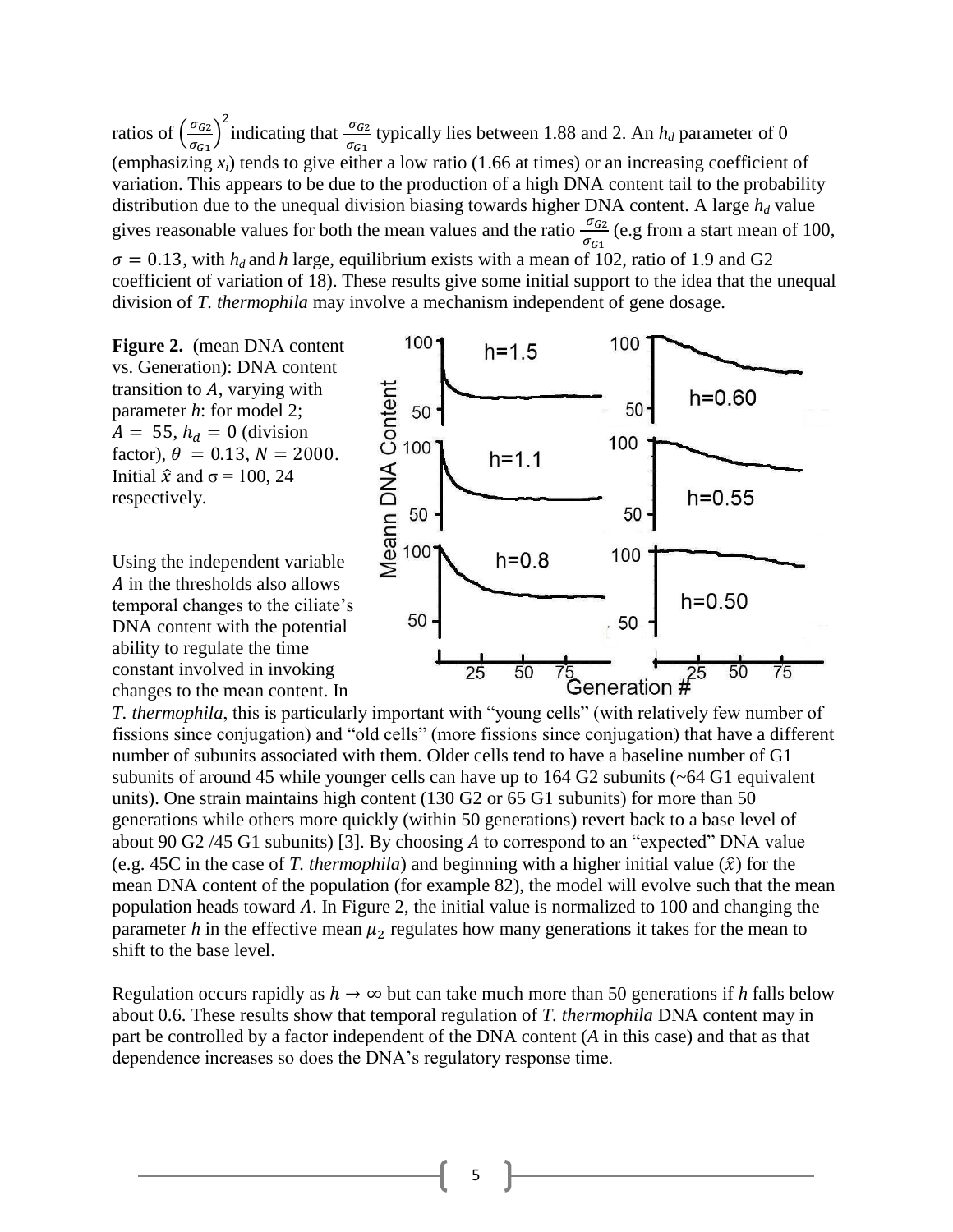This was further supported when, instead of a random sister being chosen to continue the next generation, the larger sister instead was always chosen. The interaction of the thresholds, the unequal division of the macronucleus and the introduced selection rule resulted in a damped travelling wave moving through the probability distribution that had a wavelength (in DNA content) of  $t_u - t_l$  and a period governed by how long the disturbing wave took to move through the distribution. As shown in Figure 3 (see also Appendix F), the wave frequency was proportional to the amount of unequal division introduced (*θ*) and the wave became better defined as N was increased. This result could be used to design experiments that could directly determine the regulation time constants associated with different strains of *T. thermophila.*



**Figure 3.** *T. thermophila* simulations undergoing large sister selection show a linear increase in frequency with increasing asymmetric division parameter *d.*  $15000 > N > 5000.A = 100$ ,  $sigma = 24$ ,  $h = 50000$  (and see Appendix F).

### **Concluding Remarks**

We have shown the importance of introducing an independent parameter into the regulatory models of both *P. tetraurelia (*model 1) and *T. thermophila* (model 2). In *P. tetraurelia,* the parameter allows a link to be established between external parameter such as the mass or the size of the cell while in *T. thermophila*, it can be used to regulate the temporal evolution of different strains. The model for *T. thermophila* responds under selection rules such that precise time constants for the DNA regulation could be determined given careful experimental design.

### **Acknowledgements**

We would like to thank Dr. James Berger for sharing his extensive knowledge of ciliates, for always being available and open to questions, and for his detailed explanations of Vpython code. We would also like to thank Dr.Wayne Nagata, Linda Au, Jacelyn Shu, Daniel Bajj, Allen Yieh, and Rob Elphinstone for their help revising and improving our many drafts.

### **References**

[1] Allen, S. and Gibson, I. Genome Amplification and Gene Expression in the Ciliate Macronucleus. *Biochemical Genetics* **6**, 293-313 (1972).

[2] Berger, J.D. and Schmidt, H.J. Regulation of Macronuclear DNA Content in Paramecium Tetraurelia. *Journal of Cell Biology* **76**, 116-126 (1978).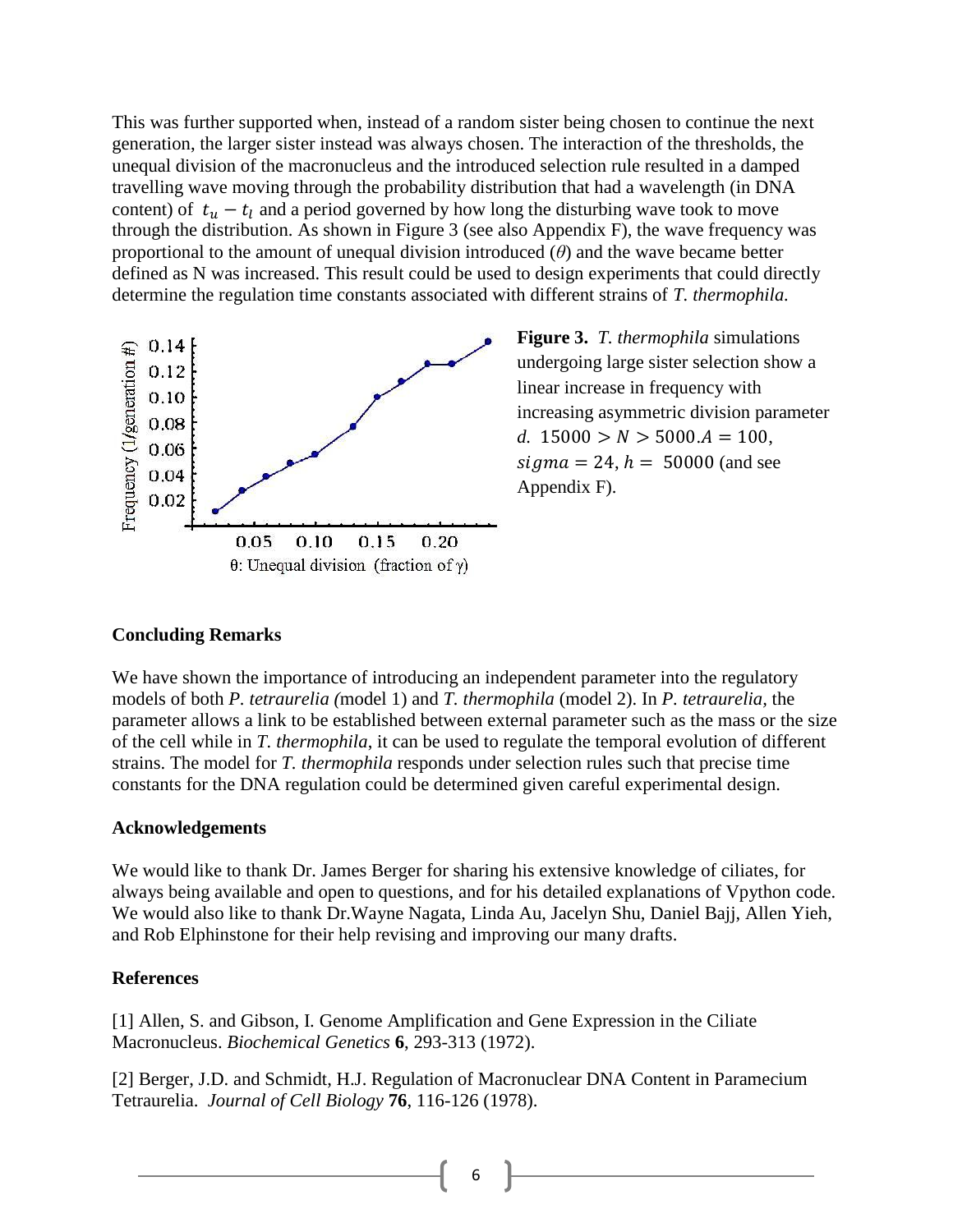[3] Doerder, F.P. and DeBault, L.E. Life Cycle Variation and Regulation of Macronuclear DNA Content in Tetrahymena Thermophila. *Chromosoma* **69**, 1-19 (1978).

[4] Berger, J.D. Regulation of Macronuclear DNA Content in Paramecium tetraurelia. *Journal of Protozoology* **26**, 18-28 (1979).

[5] Berger, J.D. Effects of Gene Dosage on Protein Synthesis Rate in Paramecium Tetraurelia. *Experimental Cell Research* **141(2)**, 261-275 (1982).

[6] Doerder, F.P. Regulation of Macronuclear DNA Content in Tetrahymena Thermophila. *Journal of Protozoology* **26**, 28-35 (1979).

[7] Vorob'ev, V.I., Borschsenius, S.N., Belozerskaya, N.A., Merkulova, N.A., and Irilina, I.S. DNA replication in macronuclei of Tetrahymena pyriformis*. Experimental Cell Research* **93**, 253-260 (1975)

# **Appendix A: V python code for simulation**

The simulation used Vpython 2.7 and was designed so that for a given simulation run two models (one associated with *P. tetraurelia* and the other with *T. thermophila)* could be analyzed together and compared. Model options include the original models of Berger and Schmidt [2], the effective mean models (see main paper) and a volume replicator model as outlined in Appendix C. Details of each run including standard deviations, coefficients of variations and means for various states of the macronucleus were printed. The code allowed for several plotting options including histogram time variations, parameter temporal variations and plots of sister postreplication and prereplication relationships. A "choosesister" flag allowed selection of a particular sister to be chosen in each generation. The code is about 50 pages long and so is not included here but is freely available upon request.

# Appendix B: Understanding the threshold parameter  $\sqrt{2}$

As shown in Berger and Schmidt [2], choosing  $\sqrt{2}$  as the threshold constant in model appears to minimize the variance associated with the probability distribution of the population's DNA content but the reason for this was unknown. We give here a qualitative argument for why that occurs for model 2 from Berger and Schmidt [2] (using  $\hat{x}$  instead of  $\mu_2$  in Eq. 2 above). It can be understood as the smallest factor that confines a symmetrically dividing population within the thresholds set out by model 2 in this paper. The lower threshold  $(t_l)$  requires values below it to increase in post replication by a factor of 4 while the upper threshold  $(t<sub>u</sub>)$  requires the values above it to remain unchanged. When the postreplication cell divides in 2 during fission, the macronuclei in the central region (2 times replication) return to their previous DNA content. A step towards minimizing the variance of the distribution would be to attempt to confine the divided cell into the central region between the two thresholds. If C is the threshold constant, then for prereplication values just below the lower threshold to lie just below twice the upper threshold (postreplication) in the next generation requires:

7 **|**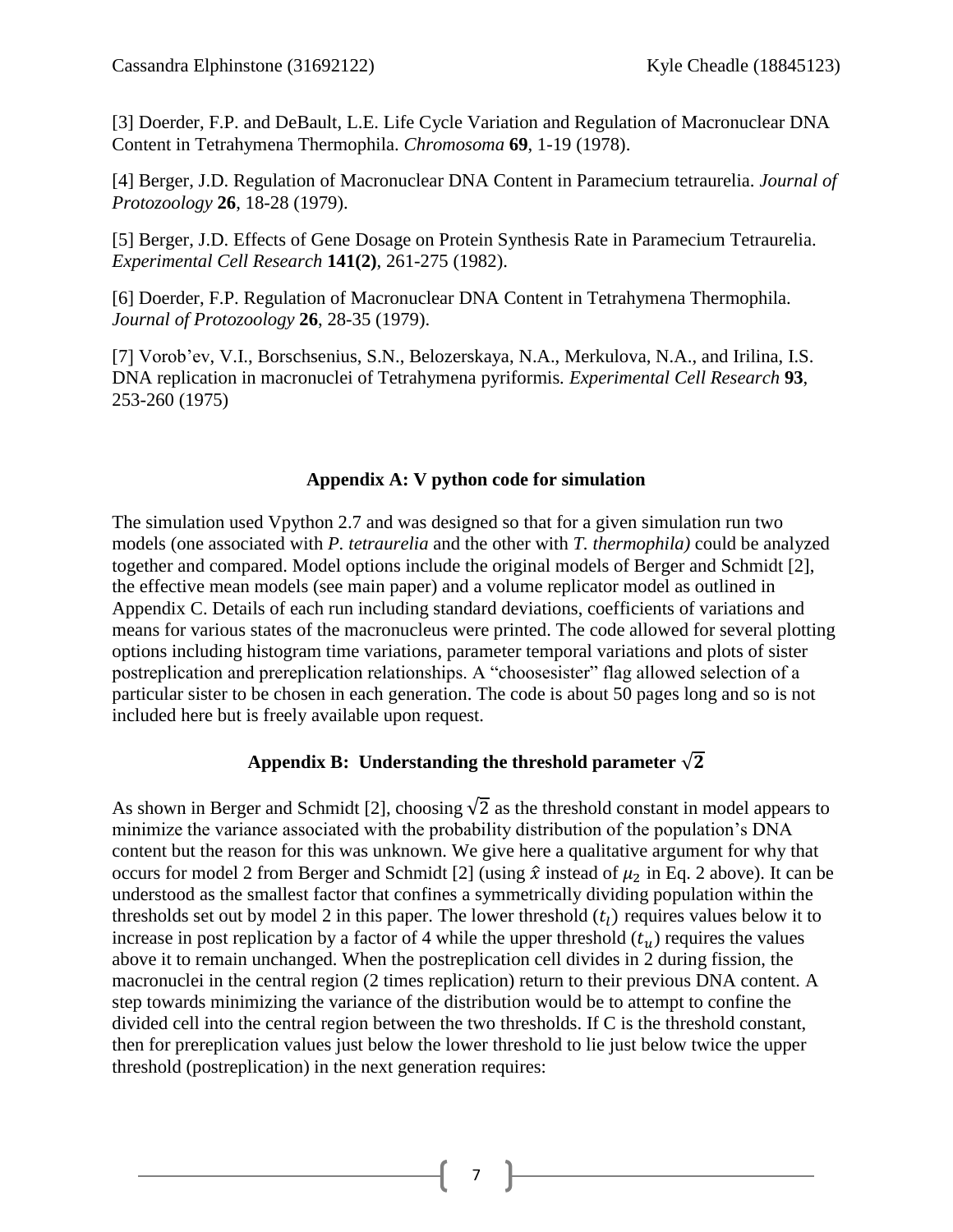$$
4 \cdot t_l = 4 \cdot \frac{\hat{x}}{c} \le 2 \cdot t_u = 2 \cdot C \cdot \hat{x} \tag{1B}
$$

So that  $C^2 \ge 2$ . Similarly for values just above the upper threshold, after replication they must lie just above twice the lower threshold (in postreplication):

$$
t_u = C \cdot \hat{x} \ge 2 \cdot t_l = 2 \cdot \frac{\hat{x}}{c} \quad . \tag{2B}
$$

So that again  $C^2 \ge 2$ . (Note that probability values of a normal distribution just below the lower threshold and just above the upper threshold are the largest within their intervals and so are the most important to consider when trying to minimize the variance). In order to minimize the total variation within the thresholds (making the region  $t_u - t_l$  as small as possible) the constant *C* should be as small as possible so that  $C = \sqrt{2}$  in order to minimize the variation of the next generation.

### Appendix C: Understanding the effective means  $\mu_1$  and  $\mu_2$  and a Possible Volume **Replicator Model**

In the paper, we used the effective mean  $\mu_1(Eq. 1)$  as a weighted average that would vary between x and A depending on the weight factor f. This f value can be thought of as a ratio between two competing DNA production processes. One is governed by the macronucleus contents x producing at most A DNA units and the other by a certain number of subunits  $(S)$ always replicating at a certain rate. If  $x = I + S$  then the I replicators will be associated with the production of the  $\frac{A^{n}}{x}$  units and the S replicators each replicate b DNA units. In this case some of the I replicators may not replicate so that  $A$  is not exceeded. In order to better understand model 2 where different replication rates are allowed we allow the S replicators to reproduce  *subunits* each (where  $b = 0, 1,$  or 3 as in Eq. 2). Then on average each subunit produces:

$$
\frac{(I \cdot \frac{A}{x} + Sb)}{x} = \frac{(I \cdot \frac{A}{x} + Sb)}{(I+S)} = \frac{(\frac{A}{x} + \frac{S}{I}b)}{(1+\frac{S}{I})} = \frac{(\frac{A}{x} + fb)}{(1+f)}
$$
 where  $f = \frac{S}{I}$ . (1C)

And all of the x subunits produce  $\frac{(A+f)B(x)}{(1+f)}$  so that the postreplication DNA content becomes:

$$
x' = x + \frac{(A+fbx)}{(1+f)}
$$
 and  $\mu = \frac{(A+fbx)}{1+f}$ ,  $f = \frac{s}{1}$ . (2C)

If the term bx dominates (i.e.  $f \rightarrow \infty$ ) Eq. 2C becomes  $x' = x \cdot (b + 1)$  similar to the multiplicative Model 2 Eq. 2. In this case there are only S type replicators and the independent A process is unimportant. If  $f = 0$  then there are no S type replicators and A units are always added (i.e. additive model 1).

We can then consider a possible scenario where the I and S type replicators represent the interior and surface respectively of the macronucleus itself. The interior replicators could then be associated with producing at most "*A*" DNA units and the S replicators simply replicate at a rate '*b*'. In *T. thermophila,* if the prereplication I subunits could produce in excess of the limit *A* that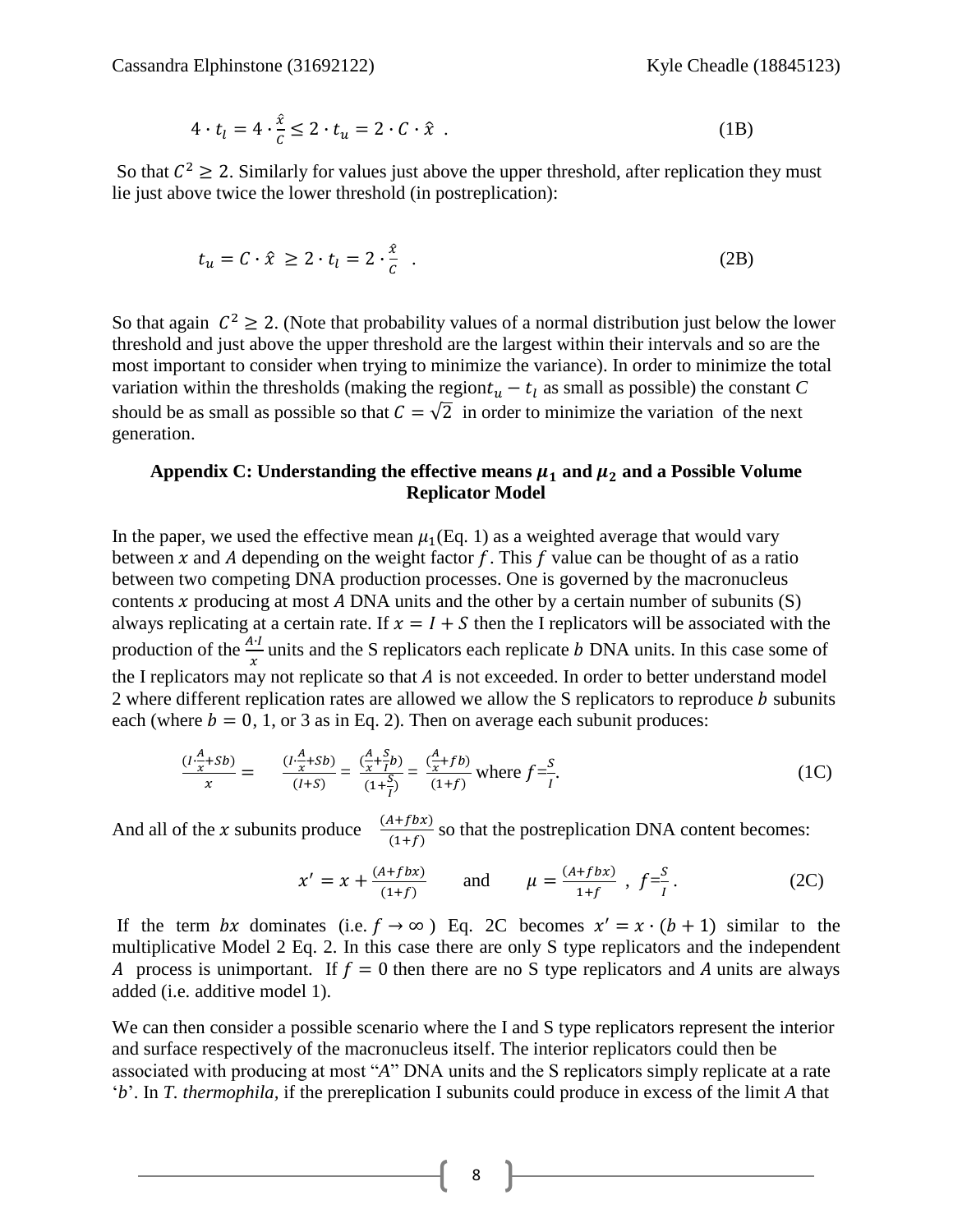the cell could support, that replication rate is too high and so just as in model 2, the replication threshold is reached and the rate reduced. The replication rate must change in order for all subunits in the macronucleus to replicate at the same rate. The rate *b* is then reduced for that generation.

In *T. thermophila* both S and I replicators can only replicate at 1*X* ( $b = 0$ ), 2*X* ( $b = 1$ ), or  $4X (b = 3)$  but the I type replicators must act like a switch changing the characteristic of the replication from  $4X$  to  $2X$  and then to  $1X$  based on if the entire set of I replicators can produce A subunits of DNA content at the given replication rate. If the cell cannot support higher levels of production than *A* subunits, then it must switch to a lower replication rate when this production level is reached.

If the I subunits are spheres of radius r packed within the interior of the assumed spherical *T. thermophila* macronucleus with radius  $r(g + 1)$ , and S subunits are a single layer on the surface of the sphere, then they can be related approximately (ignoring the packing of the spheres) by:

$$
I\frac{4\pi}{3}r^3 = \frac{4\pi}{3}(rg)^3
$$
, and  $x \cdot \frac{4\pi}{3}r^3 = (S+I)\frac{4\pi}{3}r^3 = \frac{4\pi}{3}(r(g+1))^3$ . (3C)

So that:

$$
I = g^3, \text{ and } x = (S + I) = (g + 1)^3. \tag{4C}
$$

One can calculate the value of *g* associated with the minimum number of I subunits needed to result in *A* extra units of DNA content at 4*X* (*b* = 3) replication (i.e.  $g = \frac{3}{4}$ 3  $\int_{0}^{3} \frac{A}{2}$ ). x is then given by  $x = \frac{3}{4}$ 3  $\frac{3}{4}$  + 3 . We can then also ask what  $x$  will produce  $A$  units at  $2X$  replication This is just  $x = A$ . If these two conditions are met at the same time, then as the I replicators reduce their replication rate (because otherwise they will produce more than *A* units), the entire macronucleus  $(x)$  can still produce A at the lower replication rate. This condition is given by:

$$
A = \left(\sqrt[3]{\frac{A}{3}} + 1\right)^3 \quad \text{or} \quad A = \left(\frac{1}{1 - \sqrt[3]{\frac{1}{3}}}\right)^3 \approx 34.7 \quad . \tag{5C}
$$

If *A* was smaller then when *x* could produce *A* units at 2*X*, there would not yet be enough I subunits to produce A at  $4X$ . If A was larger then when the I subunits could produce A at  $4X$ , there would not yet be enough x subunits to produce A at 2X. A value of  $A \cong 34.7$  ensures that if when the I subunits can produce their maximum (A) at  $4X$ , the macronucleus can switch to  $2X$ replication and the whole macronucleus can still produce *A* subunits. A second limit will occur near where the I subunits will produce A subunits at 2X replication ( $g = \sqrt[3]{A}$ .) The macronucleus can then switch to 1X replication ( $b = 0$ ). This condition will occur at:

$$
x = \left(\sqrt[3]{A} + 1\right)^3 \cong 77. \tag{6C}
$$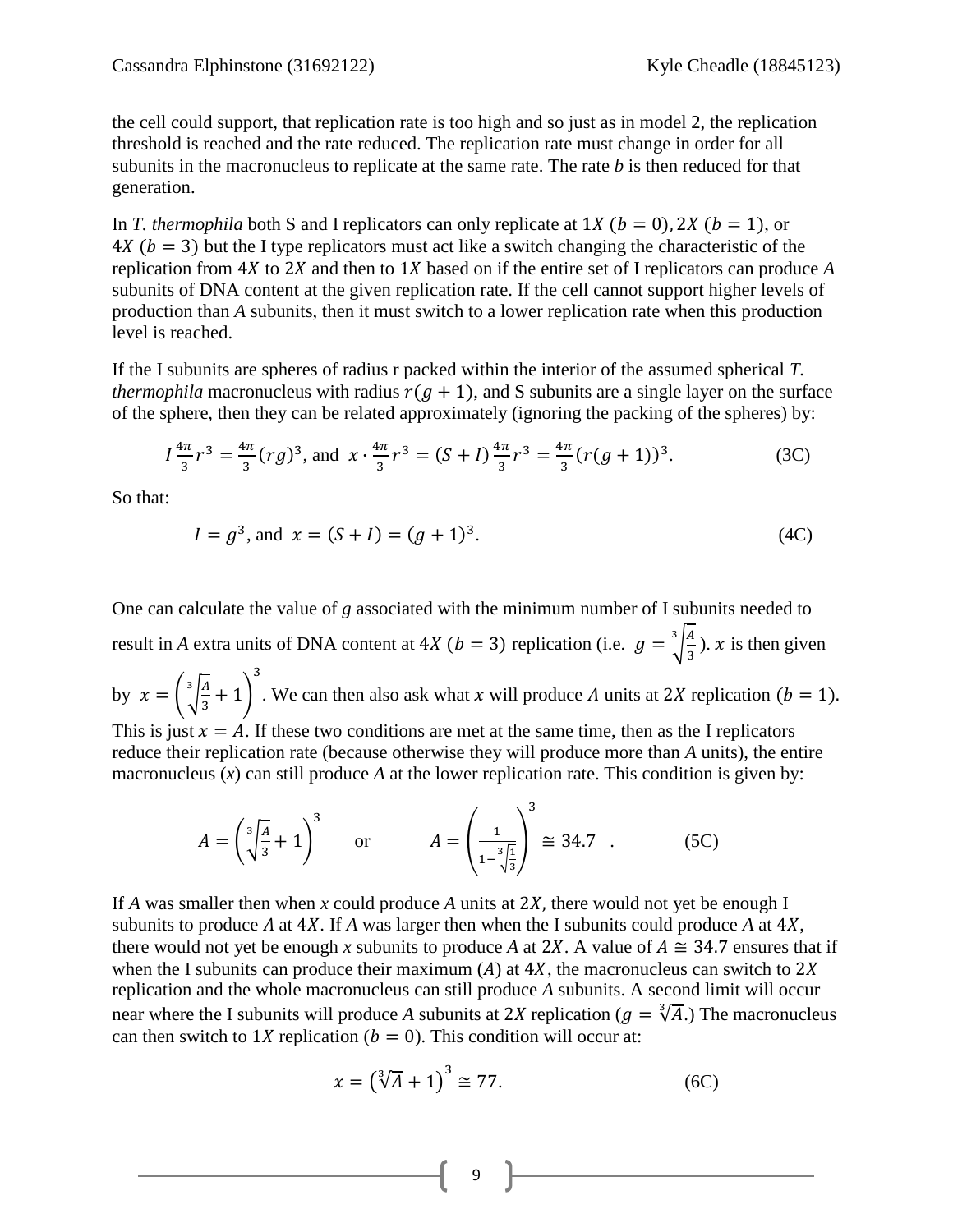These geometric considerations then give natural reasons for thresholds for *T. thermophila.* A simulation using  $A = 34.7$ ,  $\theta = .13$ ,  $h_d = 50000$  and an upper threshold of 77 results in a stable equilibrium for  $\hat{x}$  of about 56 DNA subunits, a G2 coefficient of variation of 18.7 and G2/G1 cv ratio of 1.94. Lowering the value of A to 27 results in a stable equilibrium for  $\hat{x}$  of about 45 DNA subunits and a G2 coefficient of variation of 19.2 and G2/G1 cv ratio of 1.97. This system also shows periodic variations in response to large sister selection.

The above considerations demonstrate a possible physical reason for the thresholds that exist in the *T. thermophila* model as well as outlining the physical basis for the f value used in the effective mean calculations.

# **Appendix D: Average difference between sisters and the unequal division between sisters**

Let  $F = \frac{\partial}{\partial x}$  $\frac{a}{a}$  be the fractional difference between sisters relative to *a*, DNA content (e.g. *A* or *x*). We show here the relationship between the s.d.  $\theta$  of a normally distributed f population (mean=0) and the average difference  $\hat{d}$  between these sisters is given by:

$$
\theta = \frac{F}{2} \cdot \sqrt{\frac{\pi}{2}} \quad . \tag{1D}
$$

We assume that the large and small sisters are given by:

 $L = \frac{x}{2}$  $\frac{x}{2}$  + a f , S =  $\frac{x}{2}$  $\frac{x}{2} - af$  (2D) The difference between sisters  $= 2af$ , and the average of this difference over all cells is :  $\hat{d} = 2a \int_{-\infty}^{\infty} f \cdot p(f) df.$ .  $(3D)$ 

Where  $p(f)$  is the probability distribution of the normally distributed *f* given by (Since the mean of f is 0 because the sum of  $a \dot{f}$  and  $-\alpha \dot{f}$  is 0 for all pairs of sisters):

$$
p(f) = \frac{1}{\theta\sqrt{2\pi}} \cdot e^{-\frac{1}{2}\left(\frac{f}{\theta}\right)^2}.
$$
\n(4D)

The variance  $\theta^2$  is given by:

 $2 = \int_{-\infty}^{\infty} f^2$ . .  $(5D)$ 

Then the ratio  $\frac{a}{\theta}$  is given by:

$$
\frac{\partial}{\partial \theta} = \frac{2a \int_{-\infty}^{\infty} f \cdot p(f) df}{\sqrt{\int_{-\infty}^{\infty} f^2 \cdot p(f) df}}.
$$
\n<sup>(6D)</sup>

Since 
$$
F = \frac{d}{a}
$$
 we can find  $\theta$  as:  
\n
$$
\theta = \frac{F \sqrt{\int_{-\infty}^{\infty} f^2 \cdot p(f) df}}{2 \int_{-\infty}^{\infty} f \cdot p(f) df}.
$$
\n(7D)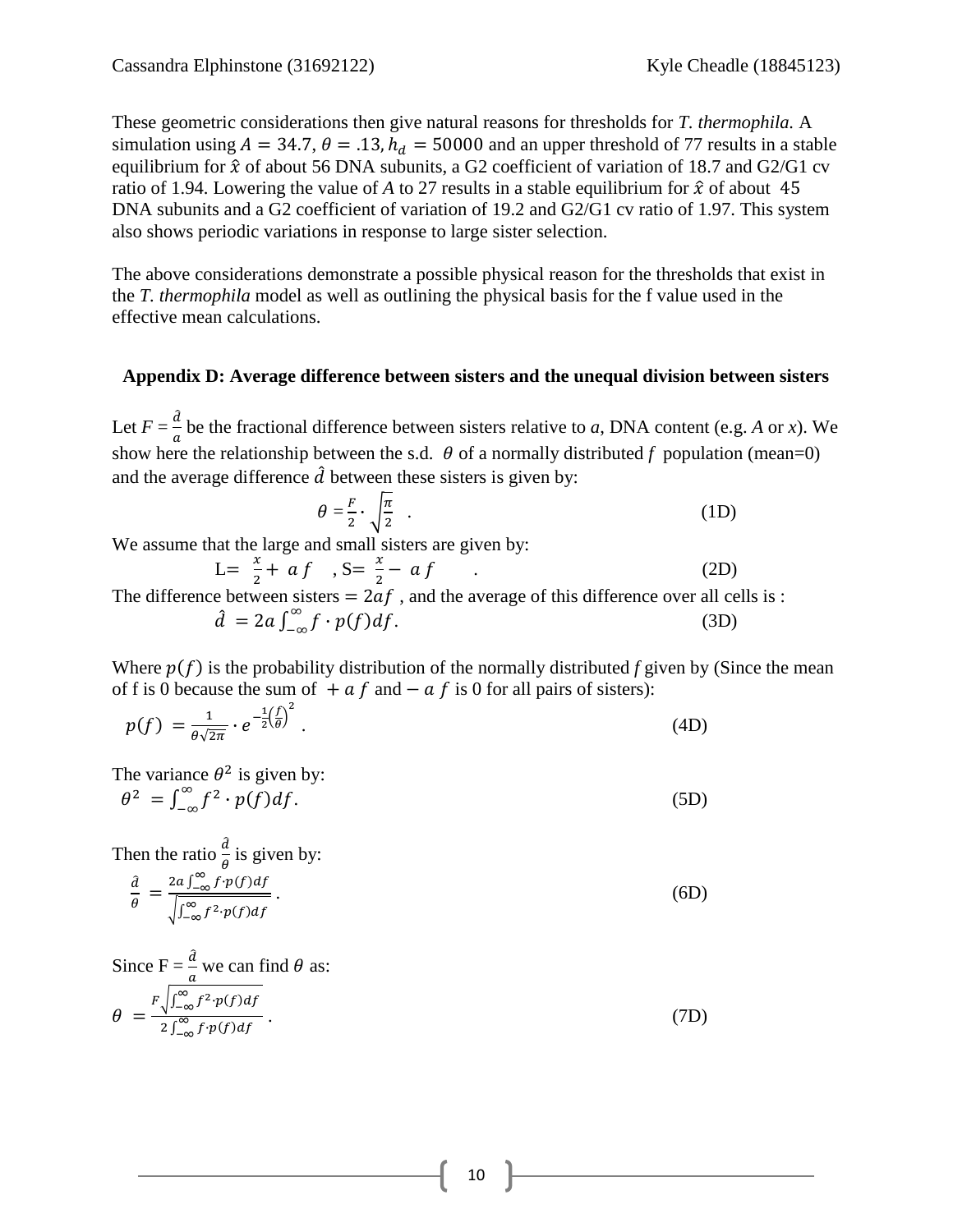Integrating using Eq. 4D for  $p(f)$  gives for the top  $F \cdot \theta$  and the bottom  $2 \cdot \theta \frac{2}{f}$  $\frac{2}{\pi}$  so that:



 $\theta = \frac{F}{2}$  $\frac{F}{2} \cdot \sqrt{\frac{\pi}{2}}$  $\overline{\mathbf{c}}$ 



**Figure D1.** Division asymmetries for  $h_d = 0$ (right) and  $h_d \rightarrow \infty$  (left) Top row,  $\sigma = 5$ , middle row,  $\sigma$  =20 for N=10000, bottom row,  $\sigma$  =20, N=200: Model parameters  $\theta = 0.01$ , A=100.

DNA Content of Macronucleus (Units of DNA)

In order to illustrate the differences between  $\gamma$  when it is independent of macronuclei content  $(\gamma = A \text{ and } h_d = \infty)$  and when it is not  $(h_d = 0)$ , we have shown in Figure D1 the distribution of the parameter *γf* as a function of DNA content for these two extremes of *h<sup>d</sup> ,* for two different values of  $\sigma$  and two populations (*N*). Differences between the models begin to appear near  $\sigma > 10$ for  $N = 10000$ . For small populations ( $N < 500$ ), it is difficult to determine which distribution is actually occurring. Since σ is about 24 for *T. thermophila* the model choice will be significant (the particular choice of *θ* does not affect the overall conclusion). The simulations also allowed us to verify that numerically Eq. 8D gave the correct relationship.

#### **Appendix E: Model 1 Prereplication and Postreplication Variances and Sister Values**

We show here the relation between prereplication and postreplication DNA content for model 1 using a population of *N* macronuclei. From Eq. 1 we can determine the postreplication mean value  $\hat{x}'$  to be:

$$
\hat{x}' = \hat{x} \cdot s + \frac{A}{1+f} \text{ where } s = 1 + \frac{f}{1+f} = \frac{2f+1}{1+f}. \tag{1E}
$$

When  $A = \hat{x}$ ,  $\hat{x}' = 2\hat{x}$ . Using this, the postreplication s.d.  $\sigma'$  can be determined for the special case  $A = \hat{x}$  by:

$$
{\sigma'}^2 = \sum_{k=0}^n (x' - \hat{x}')^2 = {\sigma}^2 \cdot s^2
$$
 (2E)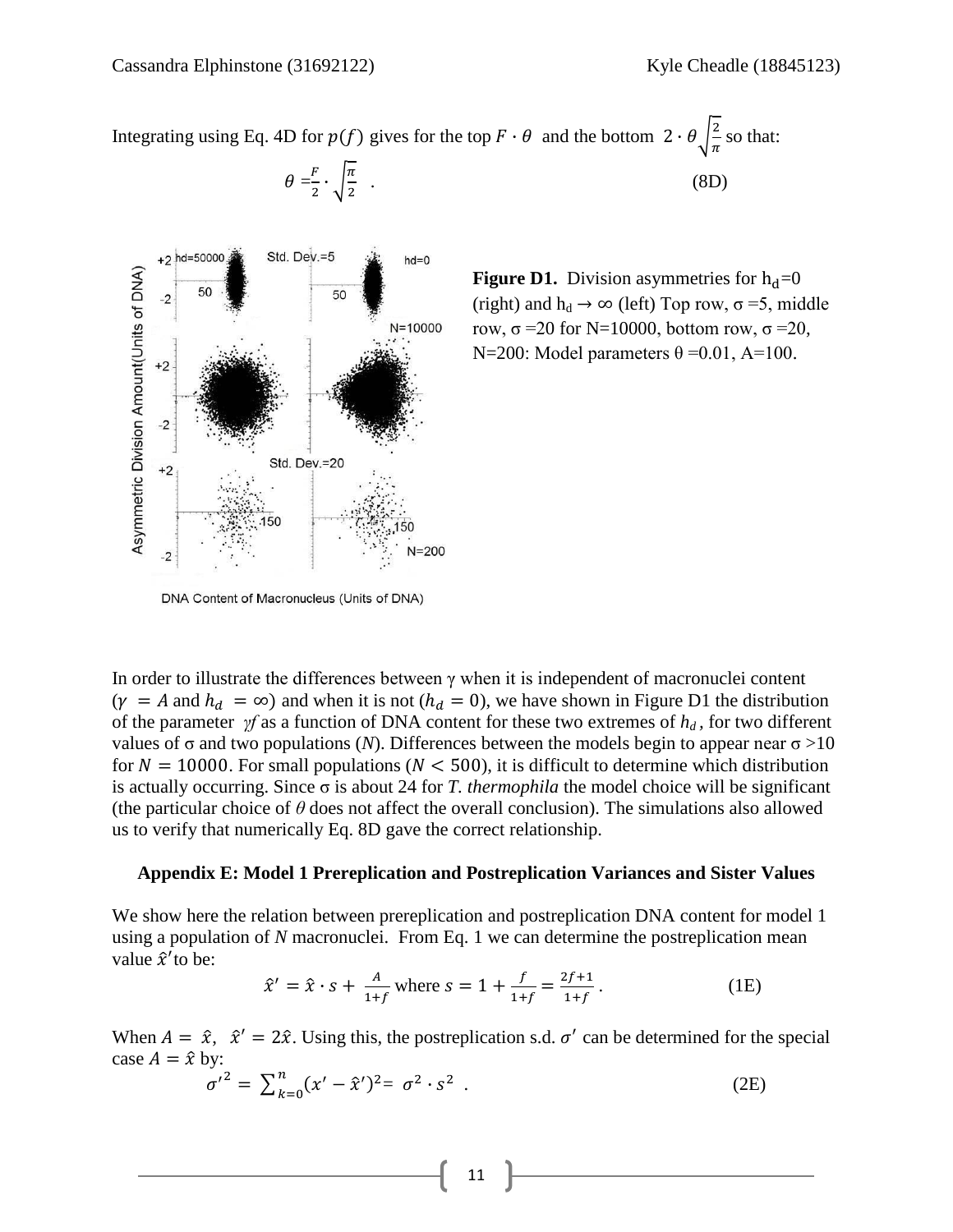And the postreplication coefficient of variation  $cv_{post}$  can also be found from  $cv_{post}$  = 100  $\sigma'/\hat{x}'$  giving the result:

$$
\frac{\text{cv}_{\text{post}}}{\text{cv}_{\text{pre}}} = \frac{1}{2} S \tag{3E}
$$



**Figure E1.** Schematic illustrating the replication/division process through two generations. S and L represent small and large daughter macronuclei respectively.

Some useful information can also be gained from calculating directly general pre and post replications values of sister macronuclei. For this we generalize further from the form of postreplication (Eq. 2E) by allowing the large and small sisters to have different b replication rates  $(b<sub>L</sub>$  and  $b<sub>S</sub>)$  and we use  $h = 1/f$ . The progression of two generations of replication is illustrated in Figure E1 beginning with an initial macronucleus  $x$ .

For simplicity, the large and small sisters are assumed to be given by  $L = (\frac{x}{e})$  $\frac{x}{2} + \frac{d}{2}$  $\left(\frac{d}{2}\right)$ , S= $\left(\frac{x}{2}\right)$  $\frac{x}{2} - \frac{d}{2}$  $\frac{u}{2}$ where  $x'$  is given by:

$$
x' = x + \frac{(A+fbx)}{(1+f)} \tag{4E}
$$

The large  $(L')$  and small S' sister postreplication values are:

$$
L' = L + \frac{(A + fb_L L)}{(1 + f)}, \qquad S' = S + \frac{(A + fb_S S)}{(1 + f)}.
$$
 (5E)

The difference  $\Delta$  between the sisters is d and the difference between the postreplication sisters  $\Delta'$ is:

$$
\Delta' = \frac{1 + (b_L + 1)f}{1 + f} \Delta + \frac{f}{f + 1} S \cdot (b_L - b_S) .
$$
 (6E)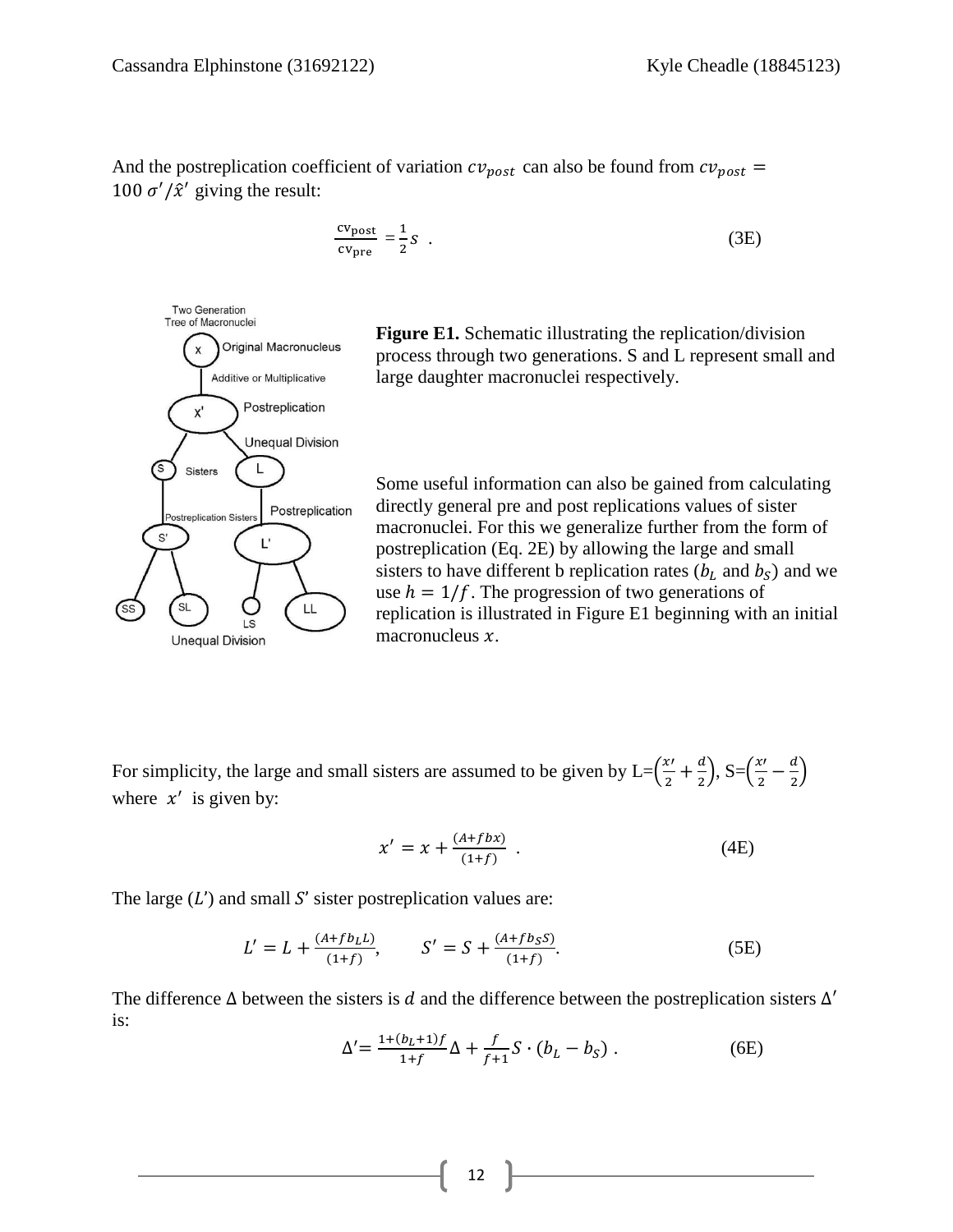This then is a general relation between the postreplication differences between sisters as a function of the prereplication difference between sisters. Since for *T. thermophila*  $b<sub>L</sub>$  and  $b<sub>S</sub>$  are not always the same, a plot of these parameter should look very different than for *P. tetraurelia.* Note also that if the postreplication sisters were to divide, the sum of the two subsequent sisters (LL and LS in Figure E1) would return us to the postreplication values. Taking the difference between these might provide additional information about the division process and could be investigated in the future.

In the special case of  $b_L = b_S = b$ , Eq. 6E reduces to:

$$
\Delta' = \frac{1 + (b+1)f}{1+f} \Delta \text{ or } \Delta' - \Delta = \frac{bf}{1+f} \cdot \Delta. \tag{7E}
$$

This shows a linear relation between the difference between the postreplication sister values and the difference between the prereplication sisters such that the slope is governed by the value of *f*  and *b*.

### **Appendix F: Effect of selection rules on temporal variation**

Imposing selection rules on which sister macronucleus survives to subsequent generations allows important information to be recovered about the time scale associated with DNA regulation in *T. thermophila*. The model was altered so that the large sister macronucleus went on to subsequent generations. We shall show that altering this simple feature allows us to clearly determine the time scales on which the regulation occurs. Although perhaps very difficult, if an experiment could be designed to impose this type of selection rule, then as we shall see below, considerable information could be gained about the regulation process. Using the large sister selection rule the simulation generated the oscillatory results as shown in Figure F1. The periodic nature of the result is fairly general and relies primarily on the decoupling of the thresholds from the DNA content itself. The effect disappears if the thresholds become dependent on the average DNA content.

As seen in Figure F1b, the probability distribution has a wave moving through it that translates to periodic variations in the  $\hat{x}$  and  $cv_{post}$  parameters. To understand this oscillatory behaviour, it is worthwhile considering what occurs when the sister cells with small macronuclei are removed from the distribution. By removing cells with small macronuclei, a gap in the distribution is created, shifting it towards cells with larger macronuclei DNA content. Without a method to restore the balance, this upward shift would continue indefinitely. However, in the case of a multiplicative replication rate dependent on an upper and lower threshold involving an independent parameter such as A, the distribution refills within the thresholds from values outside the thresholds, moving to partially restore the old distribution.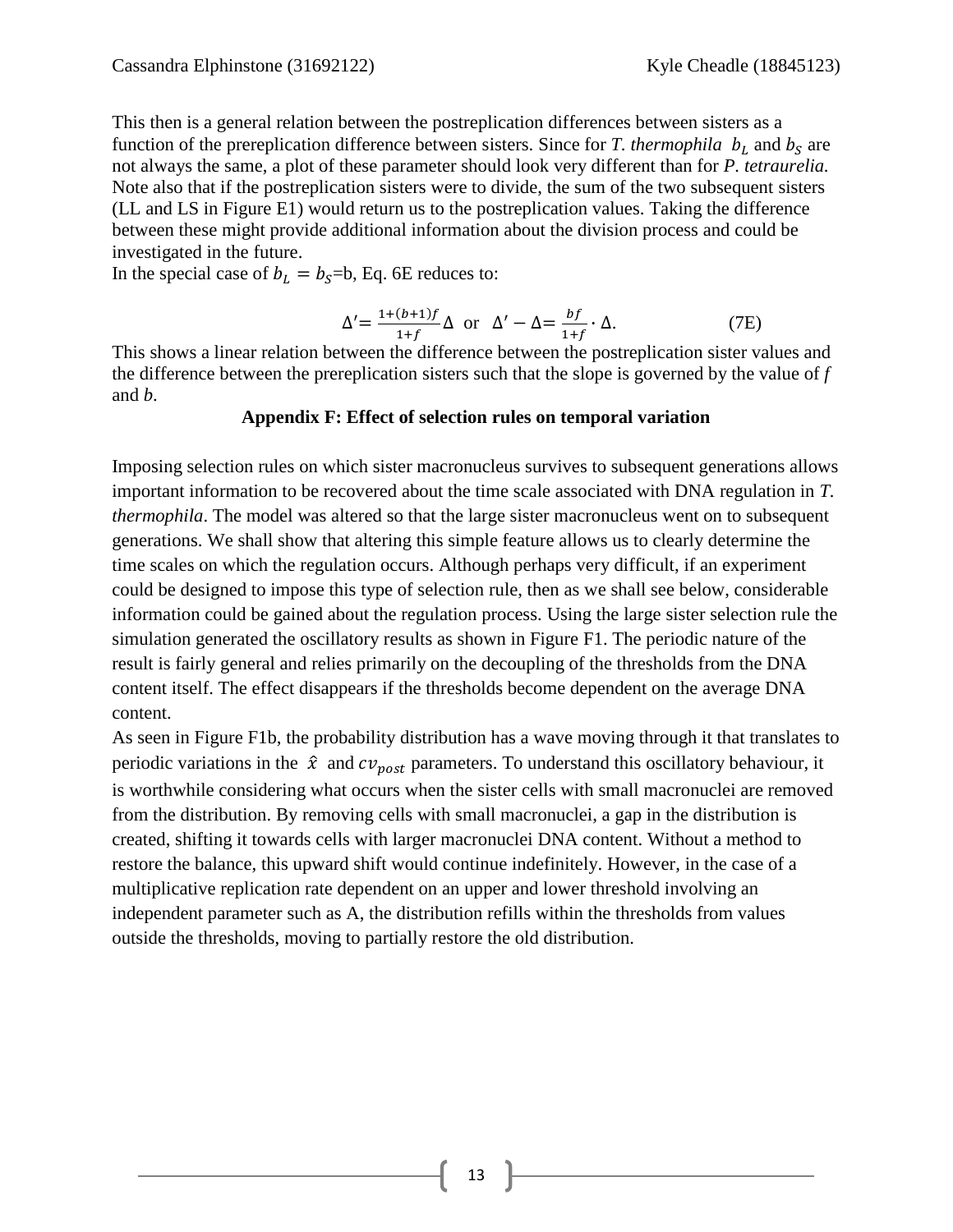

**Figure F1a.** *T. thermophila* model acting under selection rule that eliminates small sister cells each generation. The mean DNA content (top) and coefficient of variation (middle) and standard deviation ratio (G2/G1) for 400 generations are shown. The *cv* and G2/G1 ratio is  $\pi/2$  out of phase with the mean values.

**Figure F1b.** Histogram distributions of DNA content illustrating a wave moving to the right. Generations shown represent minima and maxima in either the mean value or coefficient of variation. Model parameters:  $h = 0.707$ ,  $A = 100$ ,  $h_d = 50000$  (division factor),  $\theta = 0.1$ ,  $N = 2000$ , initial values of  $\sigma = 24$ ,  $x \approx 100$ .

Somewhat remarkably, the result appears to be a wave pattern moving through the distribution causing temporal variations resembling a simple harmonic oscillator whose frequency depends directly on the amount of asymmetric division that is occurring (Figure F2). With more asymmetric division, the wave speed increases.

### **Critical Value of h**  $(h = \sqrt{2} - 1)$

If *h* is larger than  $\sqrt{2} - 1$  then periodic variations appear in both the coefficient of variation and the mean DNA content of the population. The period depends on both the amount of asymmetric division (inversely proportional) as well as being inversely proportional to  $h - (\sqrt{2} - 1)$  (Figure F2). h values less than  $\sqrt{2} - 1$ ) do not yield periodic behaviour.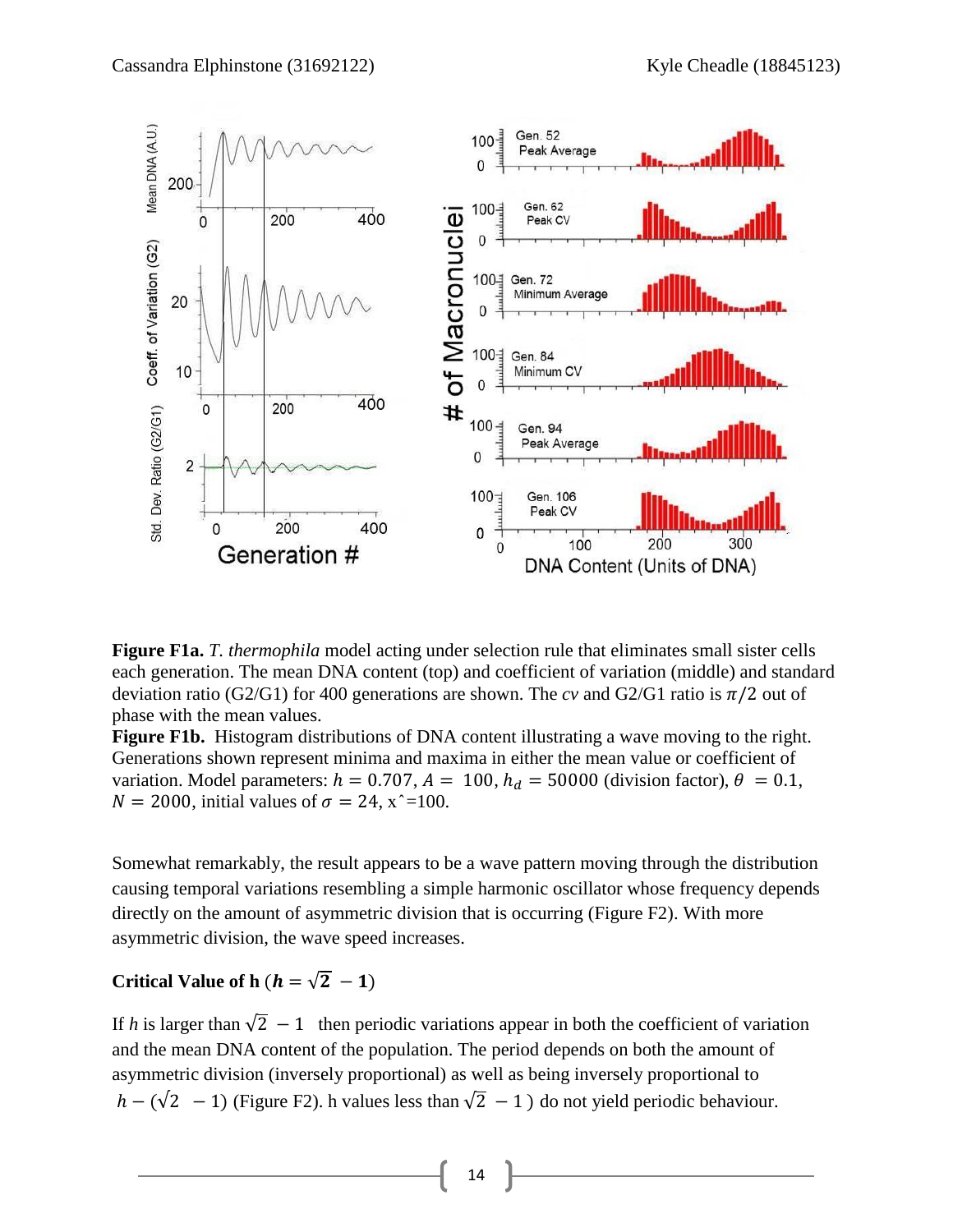

**Figure F2.** Relationships between the period T and weighted average parameter  $h$ . Simulations are for macronuclei undergoing large sister selection.  $15000 > N > 5000$ .  $A = 100$ ,  $\sigma = 24$ .  $\theta = 0.1$ .



**Figure F3.** 5000 generations of the mean (top) and coefficient of variation (bottom) for model 2 simulation at  $h = 0.42$  (just above the critical number  $\sqrt{2} - 1$ ). Model parameters:  $A = 100$ ,  $\sigma = 24$ ,  $h_d = 50000$ ,  $\theta = 0.1$ .

Near the critical point, the thresholds get further apart with time but the distribution continues with the same variance thereby becoming a local pocket of DNA content within the widely separated average thresholds. This pocket then moves to higher values until reaching the upper threshold where it splits and a portion moves to the lower threshold resulting in spike in the *cv*. Thus near the critical point  $h = \sqrt{2}$  -1 the mean value ramps up linearly with time and then steps quickly down while the coefficient of variation spikes when the mean undergoes rapid change (see Figure F3).

The same thing occurs away from the critical point but in a less dramatic fashion. While this case is unlikely to occur in practise, it helps illustrate what is causing the periodicity. The periodicity also becomes clearer as *N* increases. Large populations help establish more exactly the probability distribution. If there are not sufficient points to clearly define the distribution changes, then the periodicity is not as clear. Figure F4 shows how for small